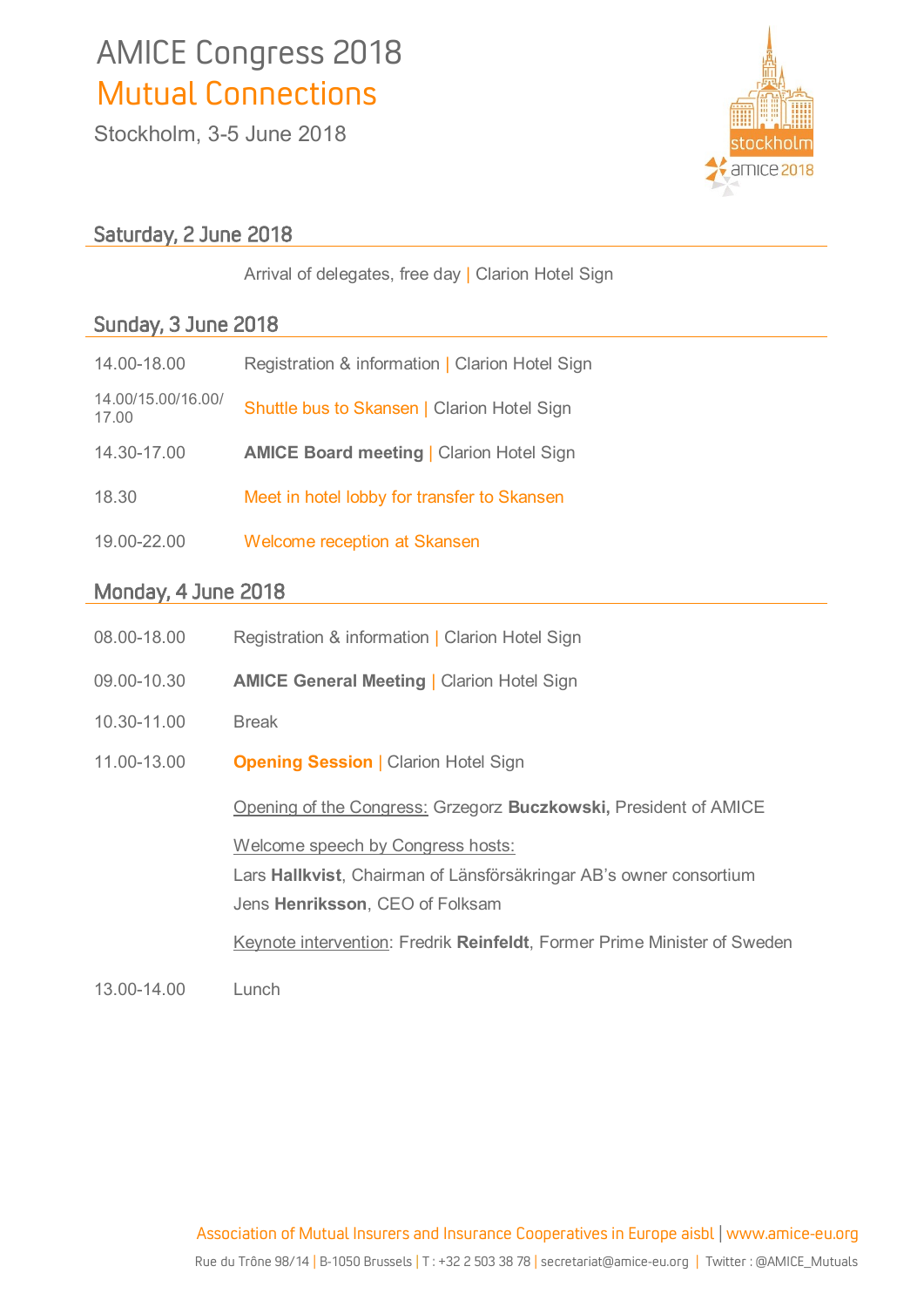#### **14.00-15.30 Session I: Trust**

**Trust is a vital element in the relationship between an insurer and the insured, particularly for a mutual/cooperative insurer with owner-customers. The aim of this session is to highlight trust in the connection to the employee, customerowner/policyholder, the mutual and cooperative business model itself, and with society.**

**Moderator: Mia Odabas, Journalist**

**Expert: Carina Lundberg Markow, Executive Officer and Chief Strategist, Folksam Insurance Group (SE)**

**Panel discussion with members:**

**Virginia Antonini, Head of Sustainability, Reale Group (IT)**

**Bernard De La Ossa, Motor Services and Supplier management, Lagun Aro (ES)**

**Beatrice Guéguiniat, HR Project Manager, MAIF Group (FR)**

**Joost Heideman, CEO, Univé (NL)**

**Carina Lundberg Markow, Executive Officer and Chief Strategist, Folksam Insurance Group (SE)**

**15.30-16.00 Break**

#### **16.00-17.30 Session II: Collaboration**

**Collaboration can be a useful tool in many facets of an insurer's business. This session will look at the connection between mutuals and cooperatives such as joint services or joint risk-sharing, and with their customers or other partners in developing new products or services.**

**Moderator: Mia Odabas, Journalist**

**Case studies:** 

**Catherine Armand, Chief Compliance Manager, Covéa (FR): "Intra-group cooperation to implement new legislation"**

**Christopher Lohmann, CEO, Gothaer Allgemeine Versicherung AG (DE): "#BecomingDigital - Insurance on demand made by Gothaer & Hepster"**

**Chris van Toor, Manager, Platform of Mutual Insurers (NL): "Managing our destiny - Dutch mutuality in 2025"**

- **18.30 Meet in hotel lobby for transfer (walk & boat) to Winterviken**
- **20.00-23.00 Gala dinner at Winterviken**